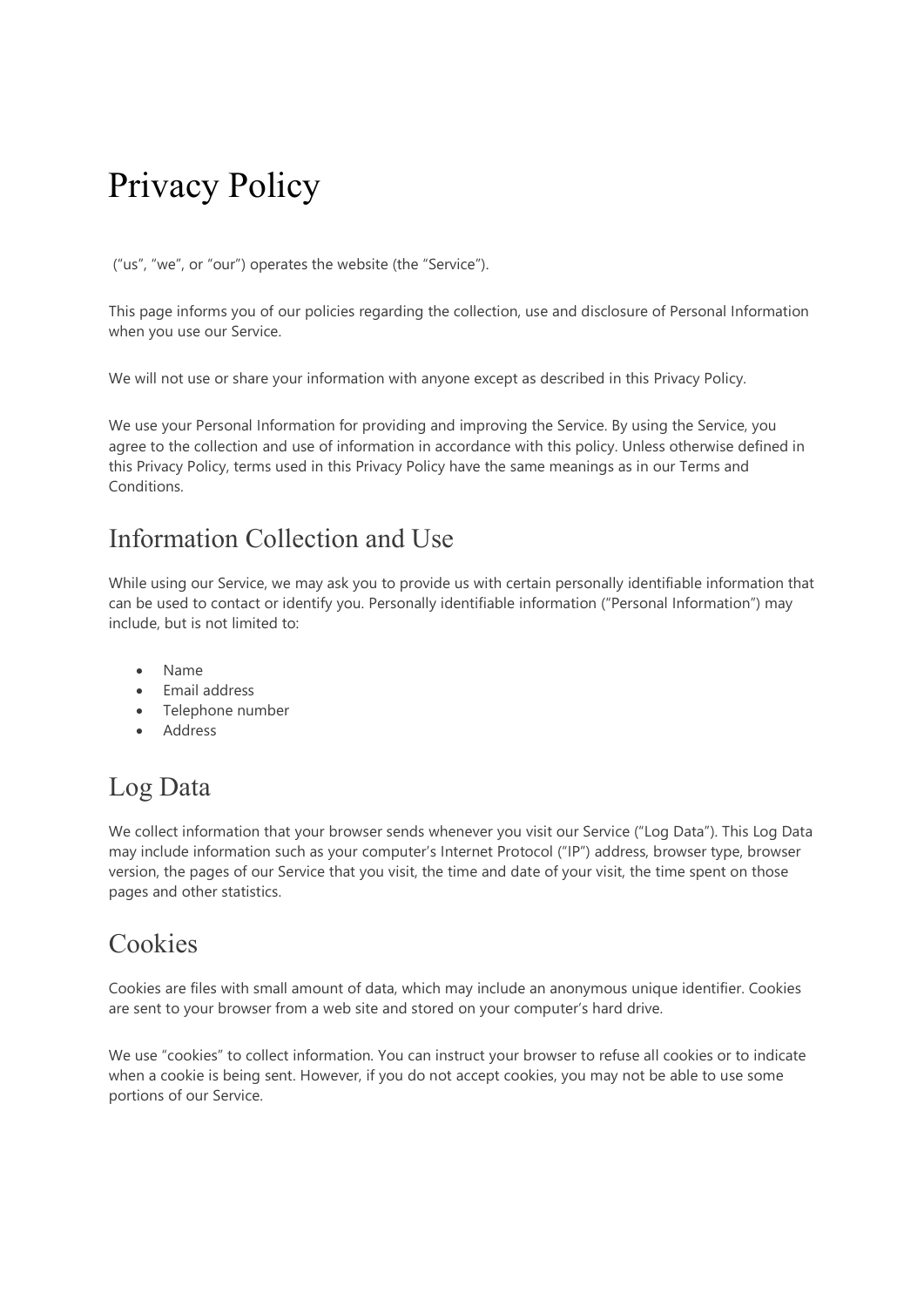#### Service Providers

We may employ third party companies and individuals to facilitate our Service, to provide the Service on our behalf, to perform Service-related services or to assist us in analyzing how our Service is used.

These third parties have access to your Personal Information only to perform these tasks on our behalf and are obligated not to disclose or use it for any other purpose.

#### Security

The security of your Personal Information is important to us, but remember that no method of transmission over the Internet, or method of electronic storage is 100% secure. While we strive to use commercially acceptable means to protect your Personal Information, we cannot guarantee its absolute security.

## Links To Other Sites

Our Service may contain links to other sites that are not operated by us. If you click on a third party link, you will be directed to that third party's site. We strongly advise you to review the Privacy Policy of every site you visit.

We have no control over, and assume no responsibility for the content, privacy policies or practices of any third party sites or services.

# Children's Privacy

Our Service does not address anyone under the age of 18 ("Children").

We do not knowingly collect personally identifiable information from children under 18. If you are a parent or guardian and you are aware that your child has provided us with Personal Information, please contact us. If we discover that a child under 18 has provided us with Personal Information, we will delete such information from our servers immediately.

## Compliance With Laws

We will disclose your Personal Information where required to do so by law or subpoena.

# Changes To This Privacy Policy

We may update our Privacy Policy from time to time. We will notify you of any changes by posting the new Privacy Policy on this page.